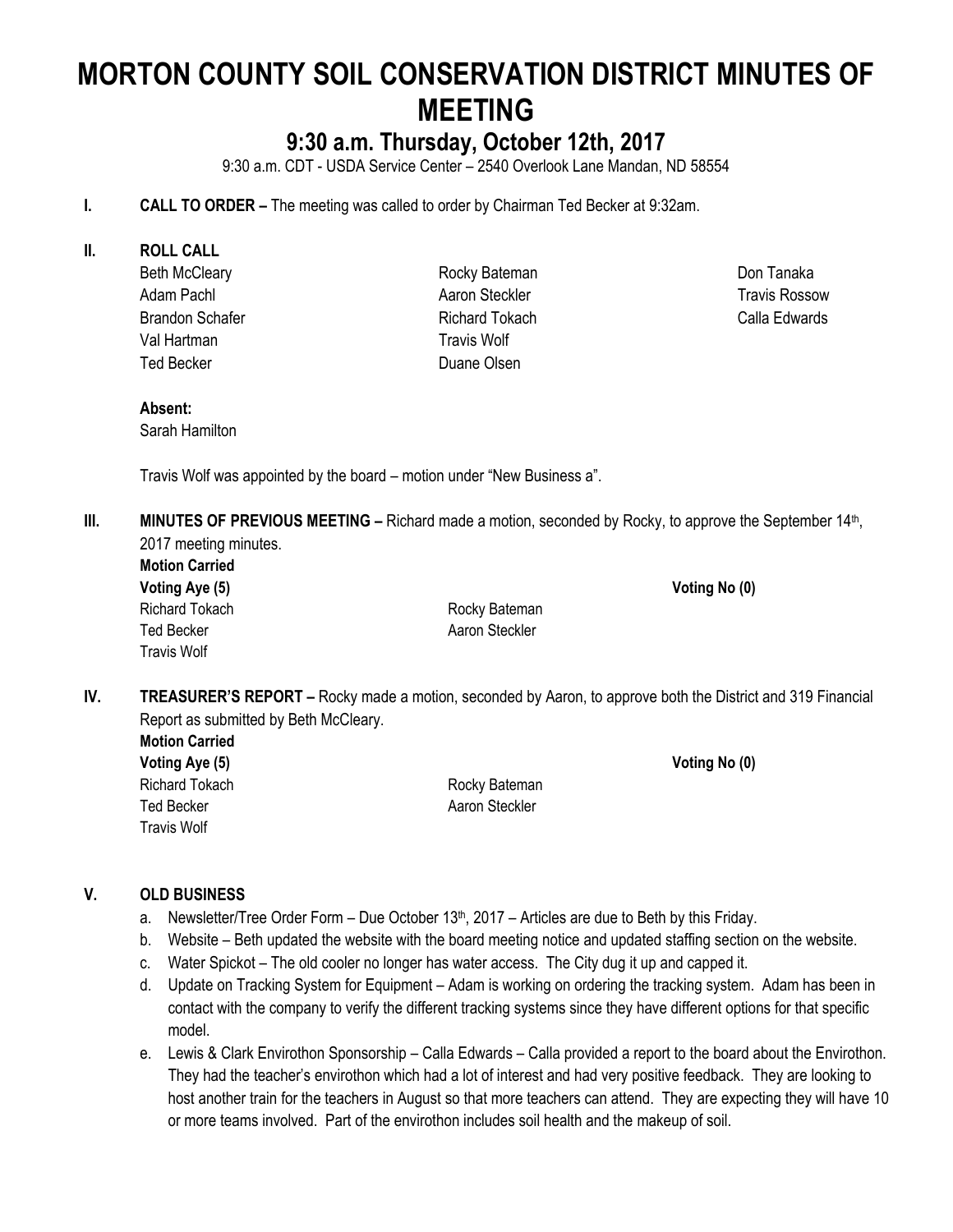Rocky made a motion, seconded by Travis, to donate to the Gold amount of \$500 to the Lewis & Clark Envirothon. **Motion Carried Voting Aye (5) Voting No (0)** Richard Tokach **Richard Tokach Rocky Bateman** Ted Becker **Aaron Steckler** Aaron Steckler Travis Wolf

- f. Auction Item NDASCD Annual Meeting Brandon said he would be willing to make a horseshoe art piece if the board is interested. The board agreed that that would be a good idea and that Brandon can go ahead and start making an item for the Auction.
- g. Tree Agreement Adam provided a copy of the updated version of the Tree Agreement. Travis noted that the Century Code apart of the agreement has been repealed and that needed to be updated/corrected.

## **VI. REVIEW WORK PLAN/CALENDAR**

- a. Soil Health Workshop @ BSC February  $28<sup>th</sup>$ , 2018 Brandon provided the board with a draft agenda.
- b. NDASCD Annual Convention Bismarck November 19<sup>th</sup>-21<sup>st</sup> 2017 Kathy called Beth this morning and let her know that Jackie Buckley won the professional award and she will be recognized at the annual convention.

# **VII. NEW BUSINESS**

- a. Fill Vacancy on the Board Rocky nominated Travis Wolf, seconded by Aaron, to fill the vacancy on the board to fill out the remainder of the term to be an Appointed Supervisor of the Morton County SCD Board. **Motion Carried Voting Aye (3) Voting No (0)** Rocky Bateman Ted Becker **Aaron Steckler** Aaron Steckler
- b. OMG Board Member Richard made a motion, seconded by Rocky, to appoint Travis Wolf to the OMG Board. **Motion Carried**

| Voting Aye (4)     |                | Voting No (0) |
|--------------------|----------------|---------------|
| Richard Tokach     | Rocky Bateman  |               |
| Ted Becker         | Aaron Steckler |               |
| Abstained (1)      |                |               |
| <b>Travis Wolf</b> |                |               |

c. Personnel Committee Member – Richard made a motion, seconded by Aaron, to appoint Travis Rossow to the Personnel Committee.

**Motion Carried Voting Aye (5) Voting No (0)** Richard Tokach **Richard Tokach Rocky Bateman** Ted Becker **Aaron Steckler** Aaron Steckler Travis Wolf

Travis Wolf

d. Tree Price Committee Member – Travis made a motion, seconded by Rocky, to appoint Ted Becker to the Tree Price Committee. **Motion Carried Voting Aye (5) Voting No (0)**

Richard Tokach **Richard Tokach** Rocky Bateman Ted Becker **Aaron Steckler** Aaron Steckler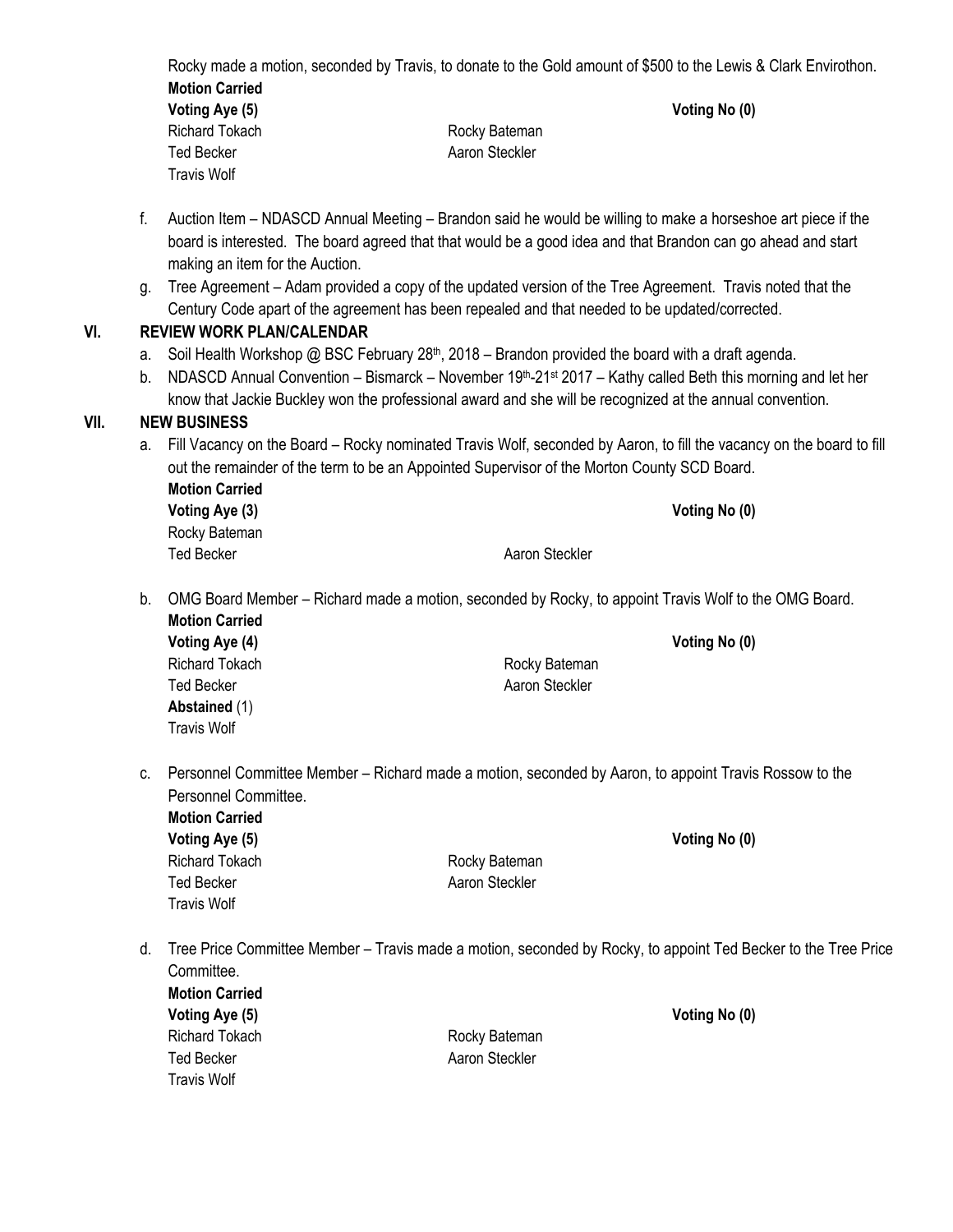- e. Check Signing Board Member Richard made a motion, seconded by Rocky, to give Aaron Steckler check signing authority for signing the District and 319 checks. **Motion Carried Voting Aye (5) Voting No (0)** Richard Tokach **Richard Tokach** Rocky Bateman Ted Becker **Aaron Steckler** Aaron Steckler Travis Wolf
- f. Name Tags for Staff Travis made a motion, seconded by Aaron, to allow the staff to purchase name tags. **Motion Carried Voting Aye (5) Voting No (0)** Richard Tokach **Richard Tokach Rocky Bateman** Ted Becker **Aaron Steckler** Aaron Steckler Travis Wolf
- g. Dakota Access Settlement Adam explained the Settlement to the board. Morton County gets 3000 extra trees and fabric that Dakota Access will pay for to install. Priority will be given to the land owners that were affected by the pipeline.
- h. Rocky Report on Mill Levy Money Received vs Requested Rocky confirmed that the County Commissioners do not have to provide the district with the amount the district requests.

# **VIII. REPORT OF DISTRICT PROGRAMS**

1. OMG Grassland Improvement Project – The batching period is open.

## **IX. REPORT OF DISTRICT EMPLOYEES**

- a. District Technician
	- 1. Update on Trees and Fabric Brandon and Adam attended a soils training with Fred Aziz. Adam is still working on planning. He currently has 50,000 feet planned. Adam plans on updating the website so people can order from the website. Adam received a request from the Veteran Cemetery again for 36 Colorado Blue Spruce. Rocky made a motion, seconded by Travis, to donate 36 Colorado Blue Spruce for the Veteran Cemetery. **Motion Carried**

| <b>IVIULIUII VAIIIEU</b> |                |
|--------------------------|----------------|
| Voting Aye (5)           |                |
| Richard Tokach           | Rocky Bateman  |
| Ted Becker               | Aaron Steckler |
| Travis Wolf              |                |

**Voting No (0)** 

- b. District Secretary
	- 1. Admin Update Beth has been scheduling Tom Gibson to visit schools for the TREES Program. Beth completed the requirements for the quarter reports. Beth also sent the staff clothes to Shirt Shack to get embroidered. Beth also has been working with Lynnell on the Audit Report.
- c. 319 Watershed Coordinator
	- 1. Update on Watershed Program Kenny Miller won the Leopold Award. Ag Week wanted a statement on the reason for nominating Kenny so Brandon emailed them a statement. The drill is done being used and the ARS station says they plan to use the drill in October. Brandon sent in the Annual Report for the current 319 project.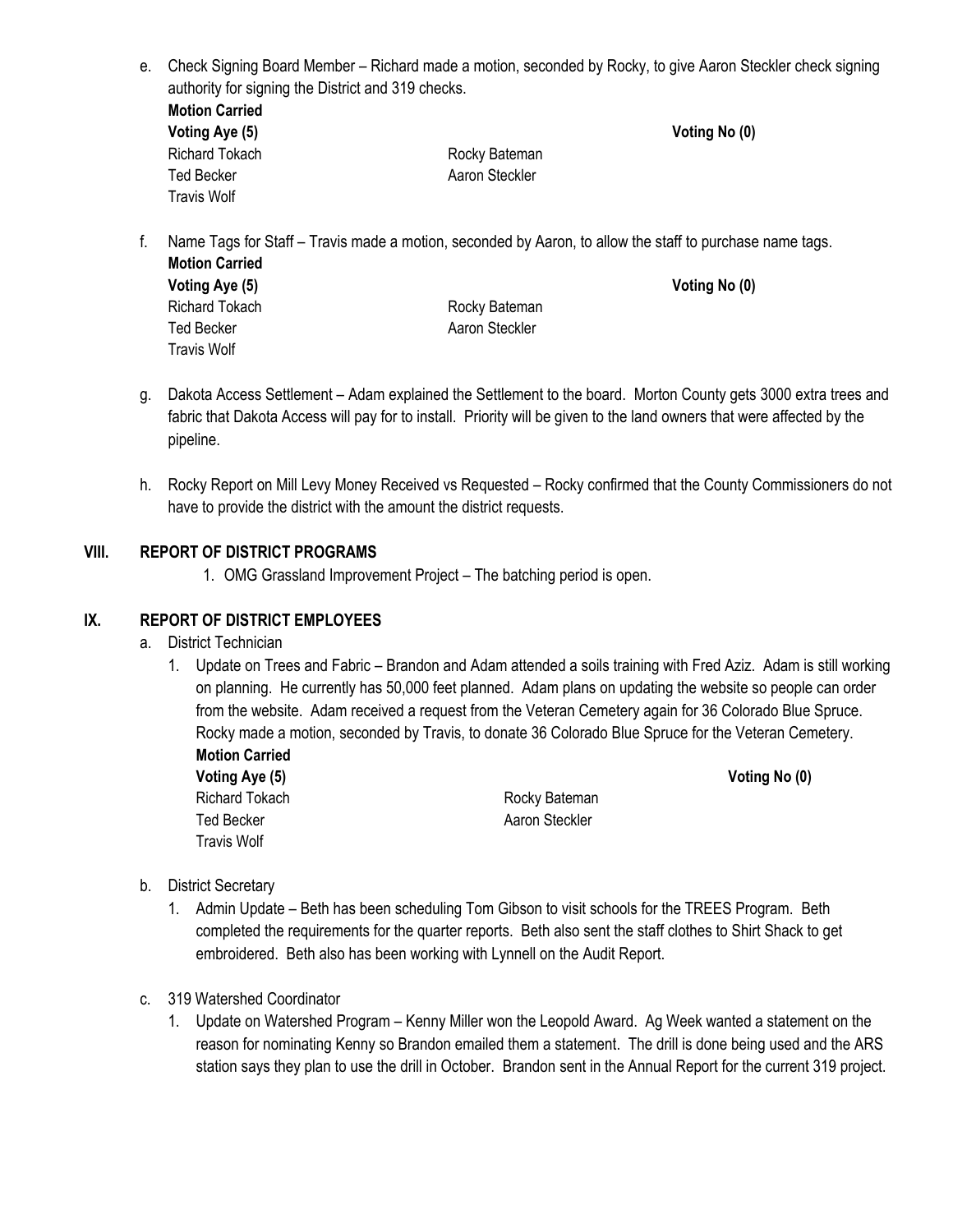Travis made a motion, seconded by Aaron, to try to put the drill in the enclosed building in New Salem and pay the fee.

| <b>Motion Carried</b> |                |               |
|-----------------------|----------------|---------------|
| Voting Aye (5)        |                | Voting No (0) |
| Richard Tokach        | Rocky Bateman  |               |
| Ted Becker            | Aaron Steckler |               |
| Travis Wolf           |                |               |

- a. New 319 Grant Brandon got the grant written and sent into Greg Sandness. Brandon gave an overview of the grant.
- 2. Update on Soil Health Mentor Program

Travis made a motion, seconded by Aaron, to allow the district to purchase 2 of Jon Stika's Book A Soil Owner's Manual: How to Restore and Maintain Soil Health.

**Motion Carried Voting Aye (5) Voting No (0)** Ted Becker **Aaron Steckler** Aaron Steckler Travis Wolf

Richard Tokach **Richard Tokach** Rocky Bateman

**Voting Aye (5) Voting No (0)**

# **X. SPECIAL COMMITTEES**

- a. Multi-County Soil Health Workshop 2018 Rocky
- b. Soil Health Mentor Project– Rocky

## **XI. REPORT OF COOPERATING AGENCIES**

- a. District Conservationist/Acting Val Hartman Val provided a report which is a part of the minutes.
- b. County Extension Agent Marissa Leier Marissa was unable to attend the meeting due to another commitment.
- c. Farm Bill Specialist Sarah Hamilton No report

**XII. CORRESPONDENCE –** ND Water Magazine September 2017 issue**,** NACD Renewal Form,

Travis made a motion, seconded by Rocky, to pay the NACD the same amount as last year. **Motion Carried**

| wotion Carried  |                |
|-----------------|----------------|
| Voting Aye (5)  |                |
| Richard Tokach. | Rocky Batemar  |
| Ted Becker      | Aaron Steckler |

\_\_\_\_\_\_\_\_\_\_\_\_\_\_\_\_\_\_\_\_\_\_\_\_\_\_\_\_\_\_\_\_\_\_\_\_\_\_\_\_\_\_\_\_\_\_\_\_\_\_\_\_\_\_\_\_\_\_\_\_\_\_\_\_\_\_\_\_\_\_\_\_\_\_\_\_\_\_\_\_\_\_\_\_\_\_\_\_\_\_\_\_\_\_\_\_\_\_\_\_\_\_\_\_\_\_\_\_\_\_\_\_

Rocky Bateman

# **XIII. APPROVE APPLICATIONS AND AGREEMENTS**

a. Review and Approve

## **XIV. PLANS FOR NEXT MEETING**

9:30 AM Thursday, November 9th, 2017 at the USDA Service Center Mandan, ND

- **XV. Sign Expense Voucher, Payroll, and Credit Card Statements**
- **XVI. ADJOURN** at 11:10am

Travis Wolf

Respectfully Submitted,

Beth McCleary Recording Secretary

Approved: